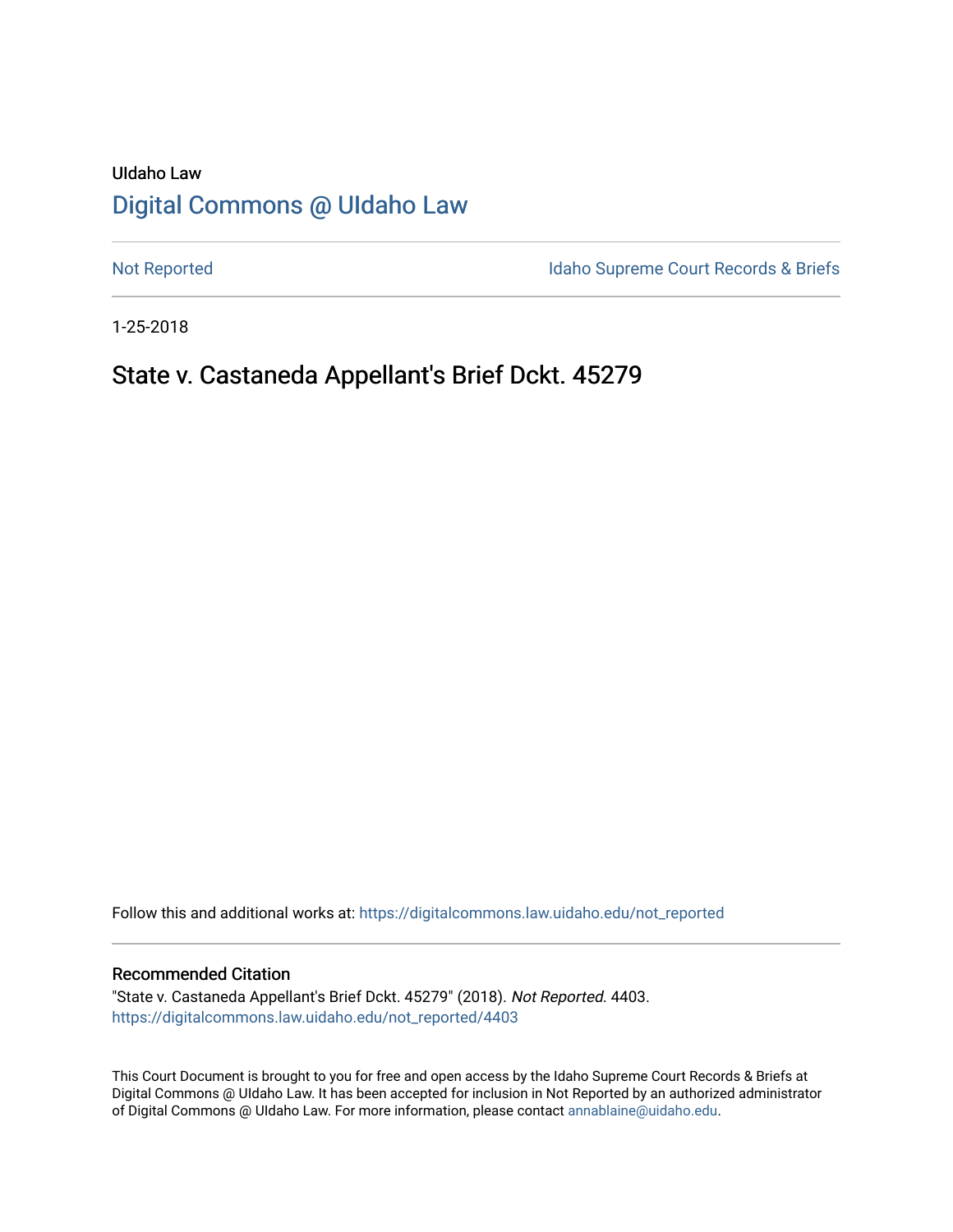ERIC D. FREDERICKSEN State Appellate Public Defender I.S.B. #6555

SALLY J. COOLEY Deputy State Appellate Public Defender I.S.B. #7353 322 E. Front Street, Suite 570 Boise, Idaho 83702 Phone: (208) 334-2712 Fax: (208) 334-2985 E-mail: [documents@sapd.state.id.us](mailto:documents@sapd.state.id.us)

#### IN THE SUPREME COURT OF THE STATE OF IDAHO

| STATE OF IDAHO,         |                                |
|-------------------------|--------------------------------|
| Plaintiff-Respondent,   | NO. 45279                      |
| V.                      | CANYON COUNTY NO. CR 2016-2269 |
| RAYMOND CARL CASTANEDA, |                                |
| Defendant-Appellant.    | APPELLANT'S BRIEF              |
|                         |                                |

## STATEMENT OF THE CASE

## Nature of the Case

After Raymond Castaneda pled guilty to felony driving under the influence with a persistent violator enhancement, the district court sentenced him to a unified term of ten years, with five years fixed. After a period of retained jurisdiction, the district court placed Mr. Castaneda on probation for a period of ten years. Mr. Castaneda appeals from his judgment of conviction and asserts that his sentence is excessive in light of the mitigating factors in his case.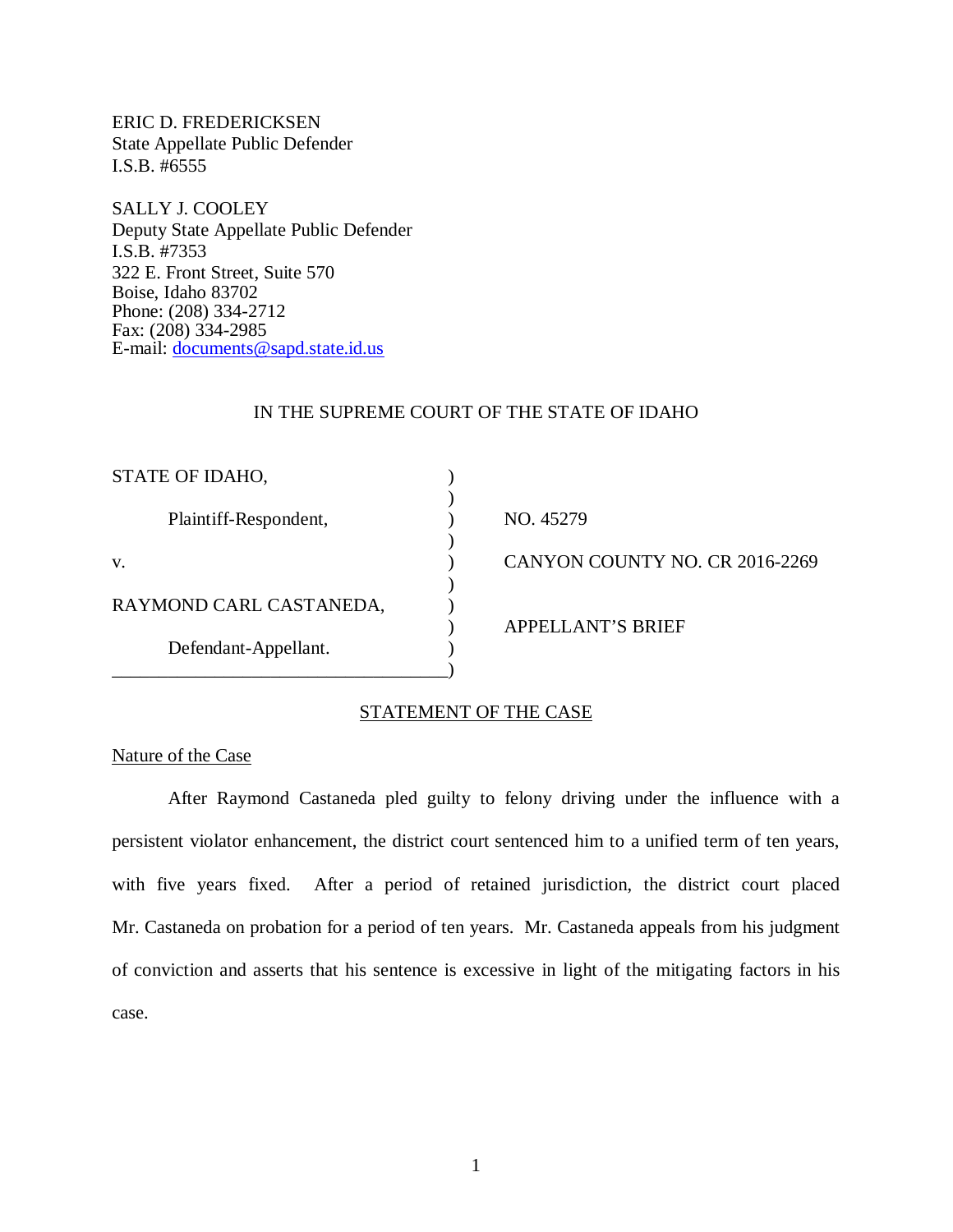#### Statement of Facts and Course of Proceedings

Mr. Castaneda pled guilty to felony DUI and being a persistent violator after an officer stopped him for allegedly speeding and crossing the center line. (R., p.10, 5/2/17 Tr., p.3, Ls.7– 10, p.7, L.11–p.9, L.1; Aug., pp.1–5.) In exchange for his plea, the State agreed to recommend that the court retain jurisdiction.<sup>[1](#page-2-0)</sup> (5/2/17 Tr., p.3, Ls.7–10.)

At sentencing, the State proposed a unified term of ten years, with five years fixed, and a rider, for the DUI, and a seven-year indeterminate term on the persistent violator enhancement. (6/19/17 Tr., p.5, L.22–p.6, L.2.) Defense counsel asked that the court place Mr. Castaneda on probation, without recommending a specific sentence. (6/19/17 Tr., p.7, Ls.7–18.) The court followed the State's recommendation and imposed a ten-year term, with five years fixed, and retained jurisdiction. (6/19/17 Tr., p.10, Ls.12–15; R., pp.98–99.) The court also suspended his driver's license for five years. (6/19/17 Tr., p.10, Ls.23–24; R., p.99.) After a period of retained jurisdiction, the district court placed Mr. Castaneda on probation for a period of ten years. (Augmentation, p.12.) Mr. Castaneda timely appealed. (R., pp.101–03.)

### ISSUE

Did the district court abuse its discretion when it sentenced Mr. Castaneda to ten years, with five years fixed, and suspended his license for five years?

<span id="page-2-0"></span> $1$  Mr. Castaneda filed a motion to suppress evidence obtained as the result of an unlawful seizure, which was denied by the district court. (R., pp.50-68, 78-85.) He entered a guilty plea, but, at the change of plea hearing, neither party indicated whether Mr. Castaneda was conditionally pleading guilty to preserve his right to appeal from the order denying the suppression motion. (*See* 5/2/17 Tr.) Thus, on appeal, Mr. Castaneda is not seeking to challenge the denial of his suppression motion. However, the court's Guilty Plea Advisory and Form indicated that Mr. Castaneda's plea was a conditional guilty plea, as he marked "YES" to the question "Is this a conditional guilty plea in which you are reserving your right to appeal any pre-trial issues?" (Augmentation, p.4.) Further, the Notice of Appeal indicates as one issue on appeal "Did the District Court err in denying the Defendant's Motion to Suppress," and the notice requested preparation of the transcripts of the suppression hearings. (R., p.102.) Mr. Castaneda reserves the right to challenge the validity of his guilty plea.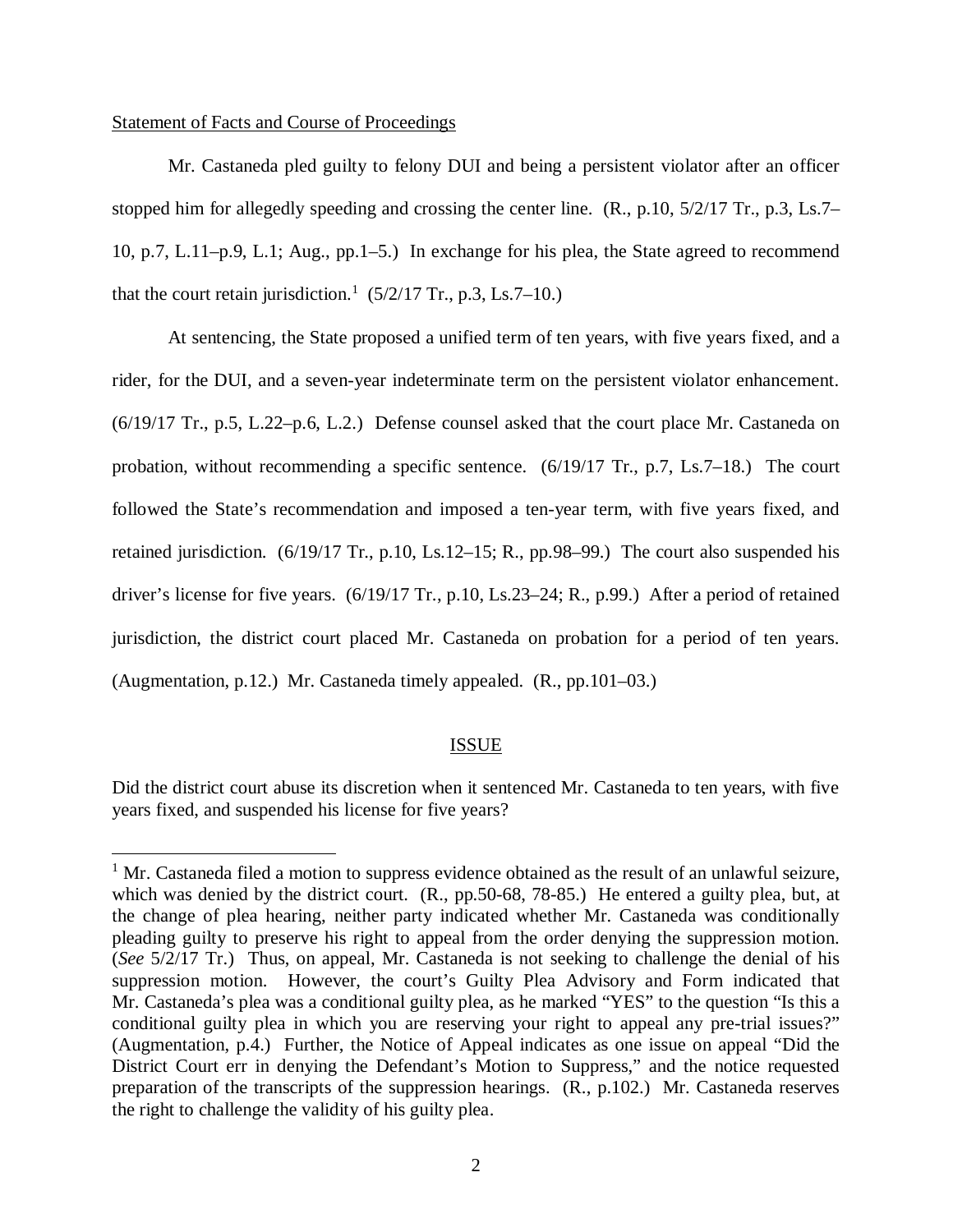#### ARGUMENT

## The District Court Abused Its Discretion When It Sentenced Mr. Castaneda To Ten Years, With Five Years Fixed, And Suspended His License For Five Years

When a defendant challenges his sentence as excessively harsh, this Court will conduct an independent review of the record, taking into account "the nature of the offense, the character of the offender, and the protection of the public interest." *State v. Miller*, 151 Idaho 828, 834 (2011). The Court reviews the district court's sentencing decision for an abuse of discretion, which occurs if the district court imposed a sentence that is unreasonable, and thus excessive, "under any reasonable view of the facts." *State v. Strand*, 137 Idaho 457, 460 (2002); *State v. Toohill*, 103 Idaho 565, 568 (Ct. App. 1982). "A sentence is reasonable if it appears necessary to accomplish the primary objective of protecting society and to achieve any or all of the related goals of deterrence, rehabilitation, or retribution." *Miller*, 151 Idaho at 834. Mr. Castaneda's sentence is excessive in light of the mitigating evidence in this case, including his past ability to stay sober, motivation for treatment, supportive family, job skills, accountability, and remorse.

Mr. Castaneda has struggled with alcohol for much of his life—he started drinking at fourteen and this is his fourth DUI conviction. (PSI, pp.9, 17–18, 20.) But his last conviction of any kind was in 2003, and after his release in 2008, Mr. Castaneda cleaned up his act. (PSI, pp.17–18, 20.) He bought a house, got married, had his three youngest children, and showed he can live a crime-free life. (PSI, pp.12–14.) Despite his prior success, Mr. Castaneda understands the importance of treatment to help him be successful going forward. (PSI, pp.17–18.) In part because of these considerations, he has only a moderate risk of reoffending. (PSI, p.19.)

Mr. Castaneda has the motivation and support needed to stay sober going forward. In the presentence investigation, he cited his family and work as the two most important things in his life. (PSI, p.18.) His family is supportive of him and will help keep him on track. (PSI, pp.13,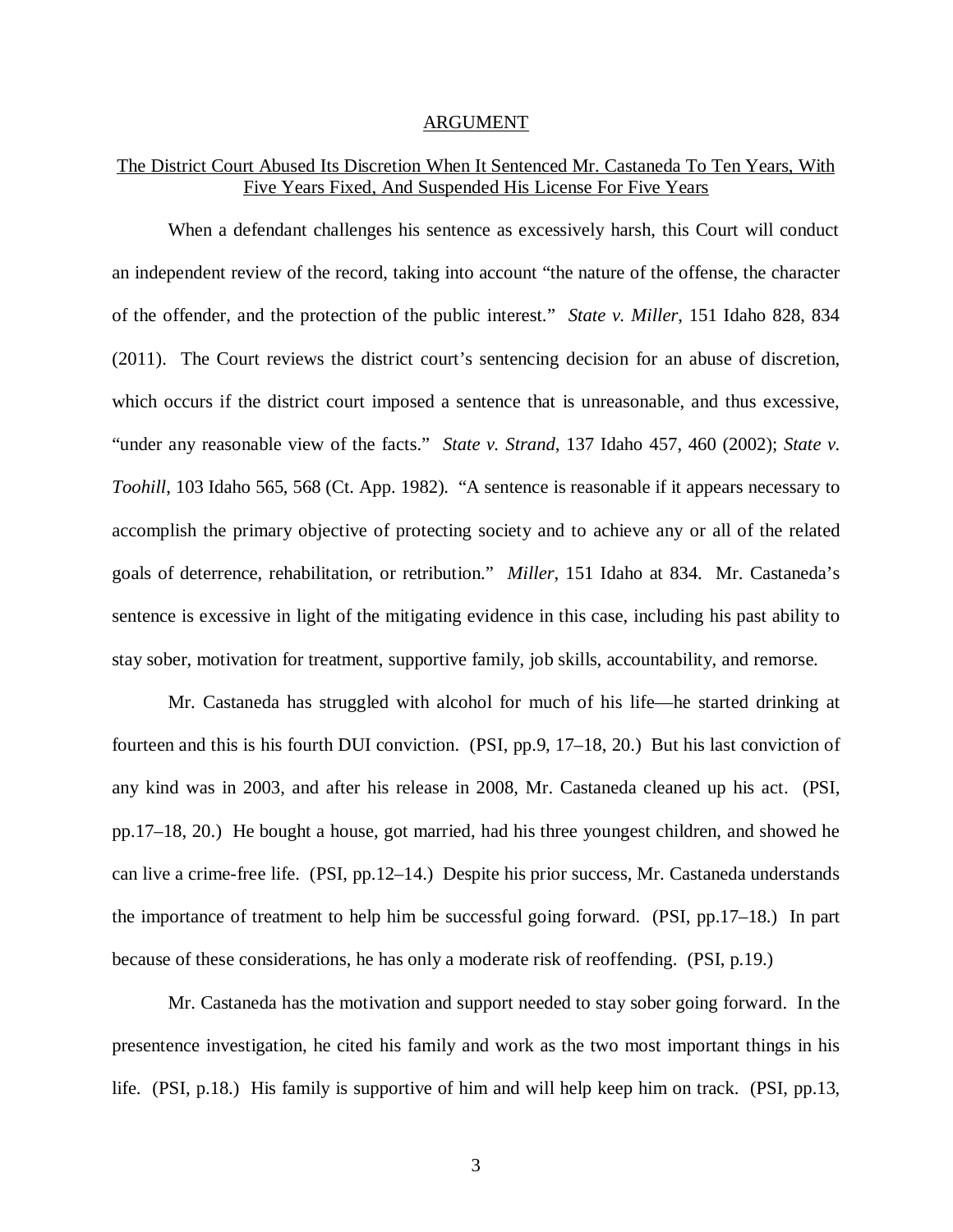15.) At the time of this offense, he lived with his parents, wife, and four children. (PSI, pp.13–

14.) Mr. Castaneda earned his bachelor's degree in business management in 2014, and has spent

most of his time working in sales. (PSI, pp.15–16.)

Finally, Mr. Castaneda understands the severity of this offense, has taken full accountability for his actions, and truly wants to lead a productive, law-abiding life going

forward. He told the court at sentencing:

I just wanted to apologize for my actions, my mistakes. I shouldn't have been drinking and driving. I knew that. 14 years ago, you know, I made my mistakes, and now my worst nightmare is coming back. And I haven't been in a courtroom for a long time. And I've got four kids, I've got a house—I've bought a house since I've been out, I've got a bachelor's degree, I've maintained fulltime jobs.

I think probation—I just want to keep being a productive member of society and just keep working, providing for my family. My kids need me. They need me a lot. I've got cars that I've bought, my house, I've got my parents, I've got a lot of people that will help me stay straight.

And I think the outpatient programs and treatments, that will really help me out. And I just want a chance to just prove that I could keep doing what I'm doing, and not one mistake that comes and haunts me for the rest of my life. I mean, I've been out for almost nine years, and I wish this never would have happened.

And I apologize for being here. And I apologize for—to you and the cops. The most I apologize to my family for putting them in this position, and my kids. I've got a thirteen year old, a seven year old, a five year old, and a two year old that really need me.

And probation and doing right—I mean, a house—whatever it is that I could be there for them and support them. And I'm just sorry that it came to this. And like I said, this is my worst nightmare coming back to haunt me. I wish I'd never done what I did.

And it's been over almost a year and a half, and I haven't gotten in trouble, I have no speeding tickets, no nothing. You know, I can prove that I can do this and keep working and keep providing for my family, and, you know, not just going away and losing everything that I've built up to.

Like I said, I got a bachelor's degree three years ago in business management. And I just want to keep doing right. You know, I made a mistake, and like I said, I apologize for that. I just—you know, I just don't want to be thrown away. I know I have a past, and that was 14 years ago. And that just keeps haunting me and haunting me, and I don't want it to haunt me no more.

(6/19/17 Tr., p.8, L.10–p.10, L.6.)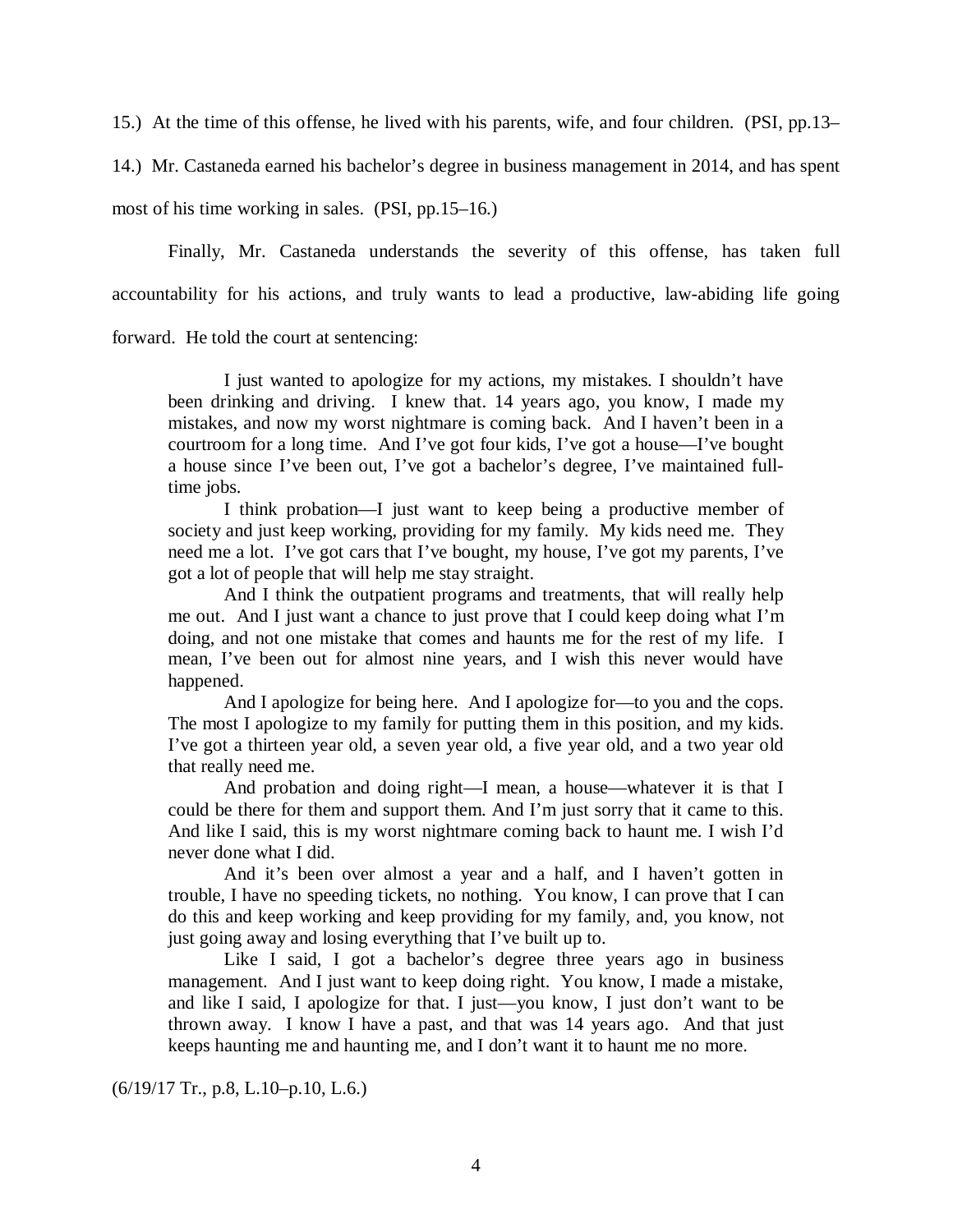In light of these mitigating factors, the district court abused its discretion by sentencing Mr. Castaneda to ten years, with five years fixed, and by suspending his license for five years.

## **CONCLUSION**

Mr. Castaneda respectfully requests that this Court reduce his underlying sentence to five years, with two years fixed, and reduce his driver's license suspension as it deems appropriate.

DATED this  $25<sup>th</sup>$  day of January, 2018.

 $\frac{1}{s}$ 

SALLY J. COOLEY Deputy State Appellate Public Defender